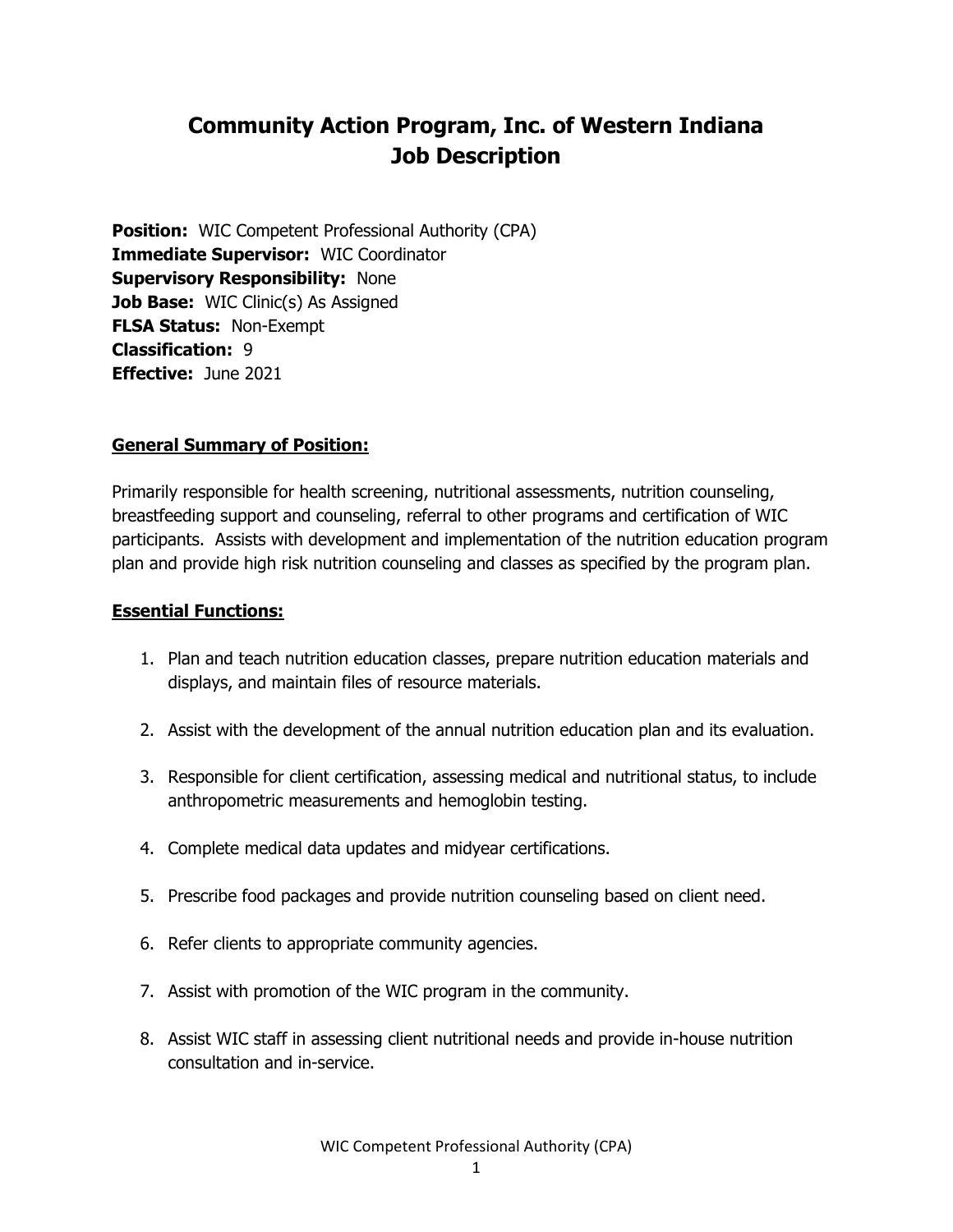- 9. Record client contacts and summarize clinical data for evaluation, planning, and reporting purposes.
- 10. Evaluate and follow-up on high risk participants.
- 11. Monitor immunizations up to the age of 2 years.
- 12. Assist in maintaining allocated caseload.
- 13. Must be an advocate of breastfeeding and may, dependent upon staffing, be required to coordinate the breastfeeding component.
- 14. Provide special literacy and language skills to address the diversity of the population by using Relay System and Propio.
- 15. Participate in in-service education, conferences, staff meetings, and provide nutritional information to other staff
- 16. Complete cleaning log and temperature log for the HemoCue Analyzer and Masimo machine.
- 17. Other duties may be assigned dependent upon Agency need and demonstrated capabilities.
- 18. Adhere to all applicable policies and procedures in support of all programs in accordance with Agency philosophy and intent.

# **Core Performance Responsibilities:**

A critical part of employee performance is the consistency of the employee in following Agency standards, rule and regulations, concerning timeliness of reports, quality and thoroughness of work performed, attendance, dress, compliance with administrative guidelines, leadership, teamwork, and the ability to work well with and show respect for others. These are critical to every job and employee in the agency.

# **Qualifications:**

1. Must be a Registered Dietitian (RD); OR Registry Eligible Dietitian (RDE) (American Dietetic Association Commission on Dietetic Registration; OR Bachelors or Masters Degree in any of the following: Dietetics, Nutrition or Nutrition Sciences, Public Health Nutrition or Community Nutrition, or Clinic Nutrition; or a Registered Nurse (RN).